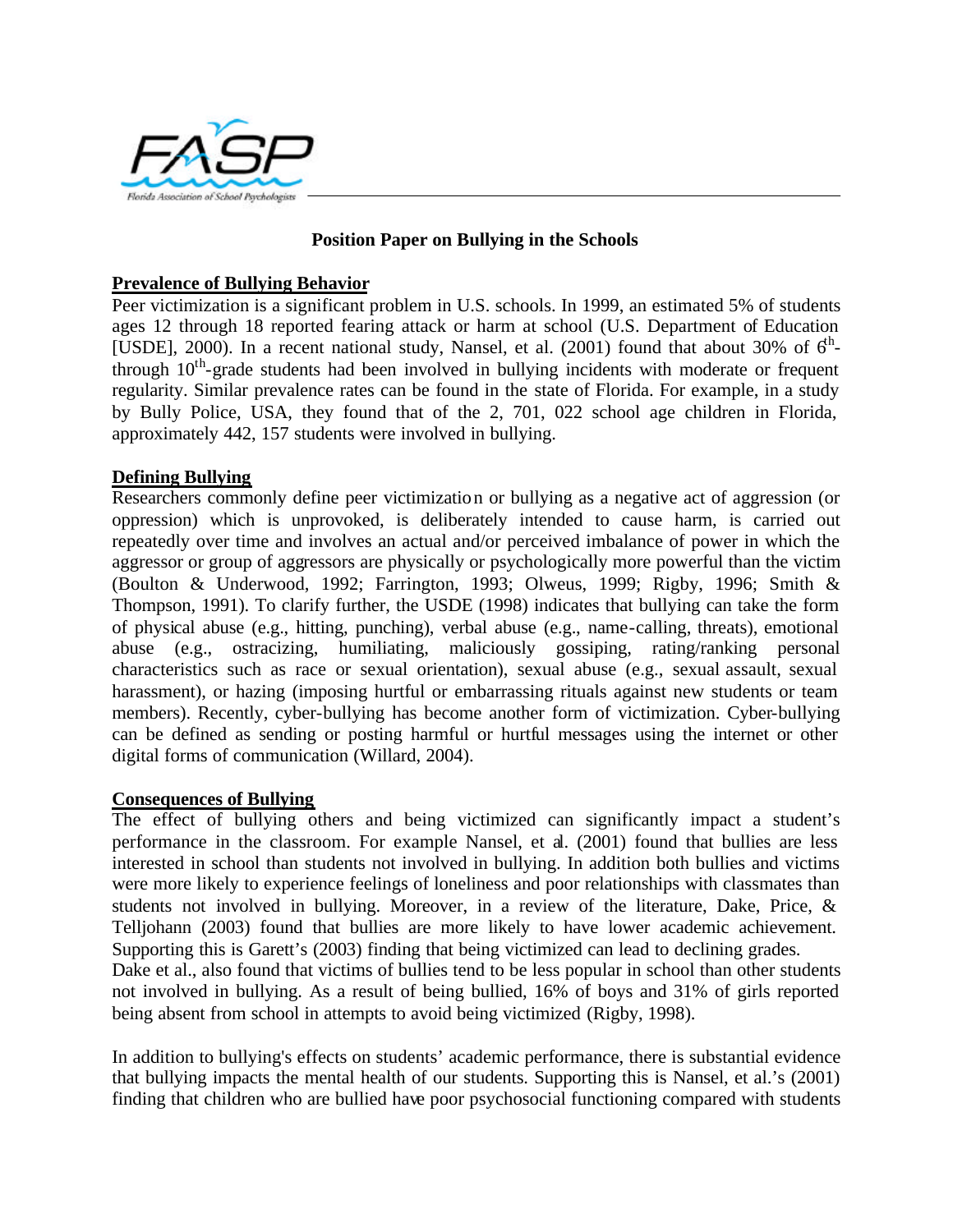not involved in bullying. More specifically, they found that smoking, alcohol consumption, and conduct problems were associated with students who bully others. Dake, et al. (2003), in their review of the literature, found that bullies are also more likely to suffer from eating disorders than students not involved in bullying. Anxiety has also been linked with students involved in bullying (Bond, Carlin, Thomas, Rubin, & Patton, 2001; Craig, 1998; Dake, et al., 2003; Garett, 2003; Rigby, 1998). An even greater concern is evidence that there is a relationship between being victimized and Posttraumatic Stress Disorder (Mynard, Joseph, & Alexander, 2000).

Both bullies and victims are more likely to have lower self esteem than non-bullies and nonvictims (Seals & Young, 2003). More concerning is that students involved in bullying are more likely to suffer from depression (Bond, Carlin, Thomas, Rubin, & Patton, 2001; Craig, 1998; Dake, et al., 2003; Kaltiala-Heino, Rimpela, Marttunen, Rimpela, & Rantanen, 1999; Rigby 1998; Roland, 2002; Seals & Young, 2003). Even more frightening is that students involved in bullying are at greater risk of suicidal behavior (Carney, 2000; Kaltiala-Heino et al, 1999; Rigby & Slee, 1999; Roland, 2002).

# **What can be Done?**

The Florida Association of School Psychologists (FASP) opposes bullying behavior in our schools. FASP recognizes the consequences of bullying and encourages schools to utilize one or more of the numerous ways to prevent bullying in our schools, including:

- Implementing an empirically supported bully prevention program (such as the Olweus Bully Prevention Program, Bully Busters, etc.)
- Improving supervision of children in hallways, playgrounds, cafeteria, rest-rooms, and other areas where bullying is likely\*
- Providing regular trainings to raise consciousness concerning bullying issues\*
- Instituting a "zero tolerance" policy against bullying behavior\*
- Providing clear rules and regulations about bullying and be sure to display them where they can be seen\*
- Enforcing school rules consistently\*
- Encouraging parent participation\*
- Providing a means for students to report bullying behavior confidentially\*
- Rewarding/reinforcing students for positive behaviors\*
- Encouraging pro-social classroom activities such as self-esteem building\*
- Allowing opportunities for students to discuss bullying and to participate in classroom activities which elicit their feedback regarding the definition of bullying \*
- Allowing students to collaborate with teachers in the development of classroom rules and guidelines against bullying behavior\*
- Establishing a clear plan of action should bullying take place to ensure that students know how to respond\*
- Encouraging collaboration among students by assigning tasks and activities that necessitate teamwork\*
- Should bullying behavior be observed, taking immediate action to halt it\*
- Confronting and speaking to bullies about bullying in private, rather than in a public situation which may further exacerbate his/her hostility\*
- Should bullying behavior occur, contacting the parents immediately\*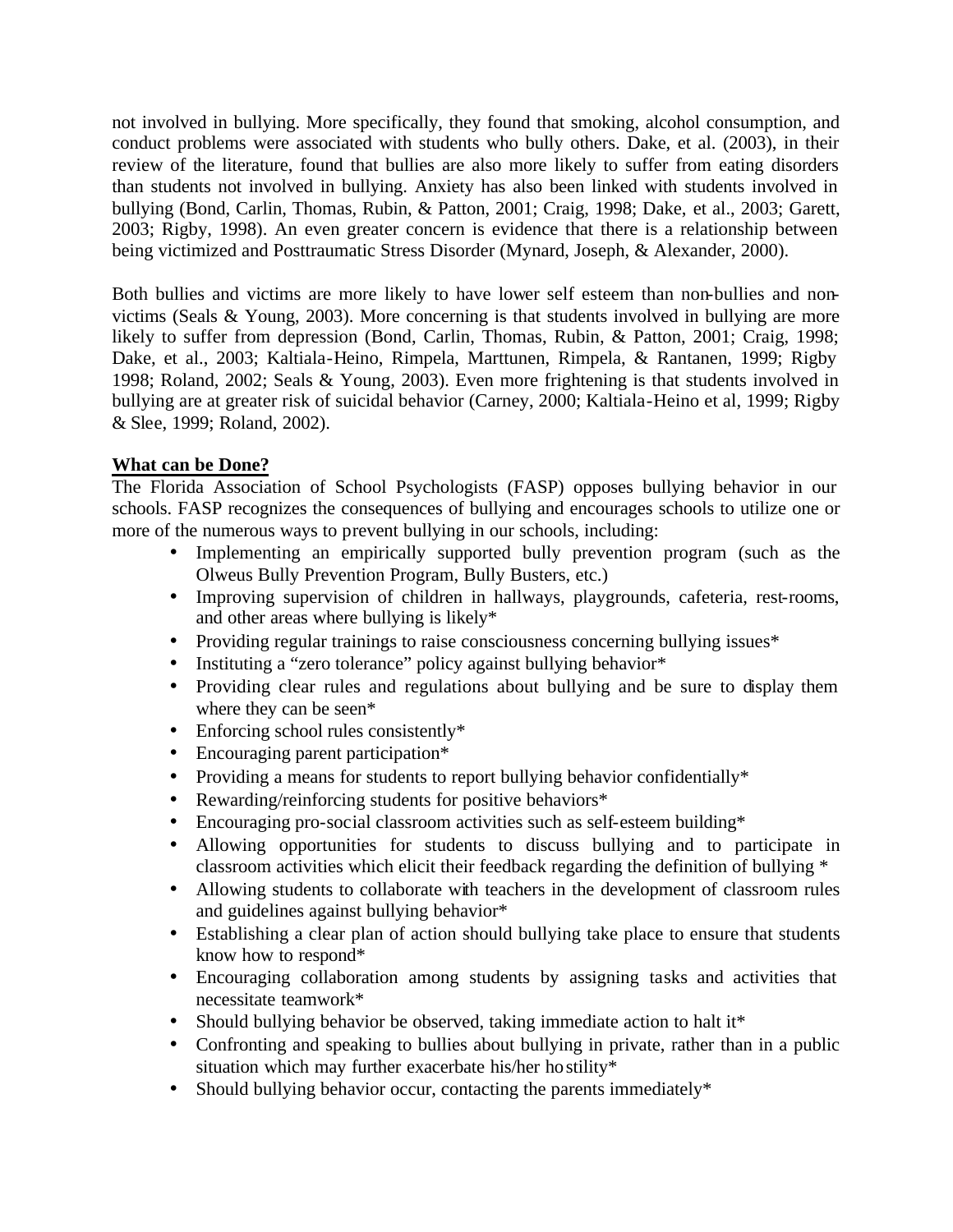- If appropriate, considering referring both the victim and the bully for counseling\*
- Providing protection for the victim(s) when needed, which may include establishing a "buddy system" where students are connected with other students\*
- Encouraging students to seek help and to report bullying to an adult/faculty/staff/parent, etc…\*
- Encouraging students and other bystanders of bullying behavior to support the victim\*
- Helping students to support one another in matters of bullying\*
- Encouraging bystanders to condemn bullying by not partaking in spreading rumors, teasing, etc….\*

Note: Asterisks indicate strategies adapted from the U.S. Department of Education's *Preventing bullying: A manual for schools and communities* (1998).

School Psychologists can help educate school staff and faculty about the extent and consequences of bullying and what can be done to prevent it. FASP supports legislation that helps prevent bullying behavior in the schools and encourages legislators, teachers, parents, and school administrators to devise strategies and policies to help create a bully free environment.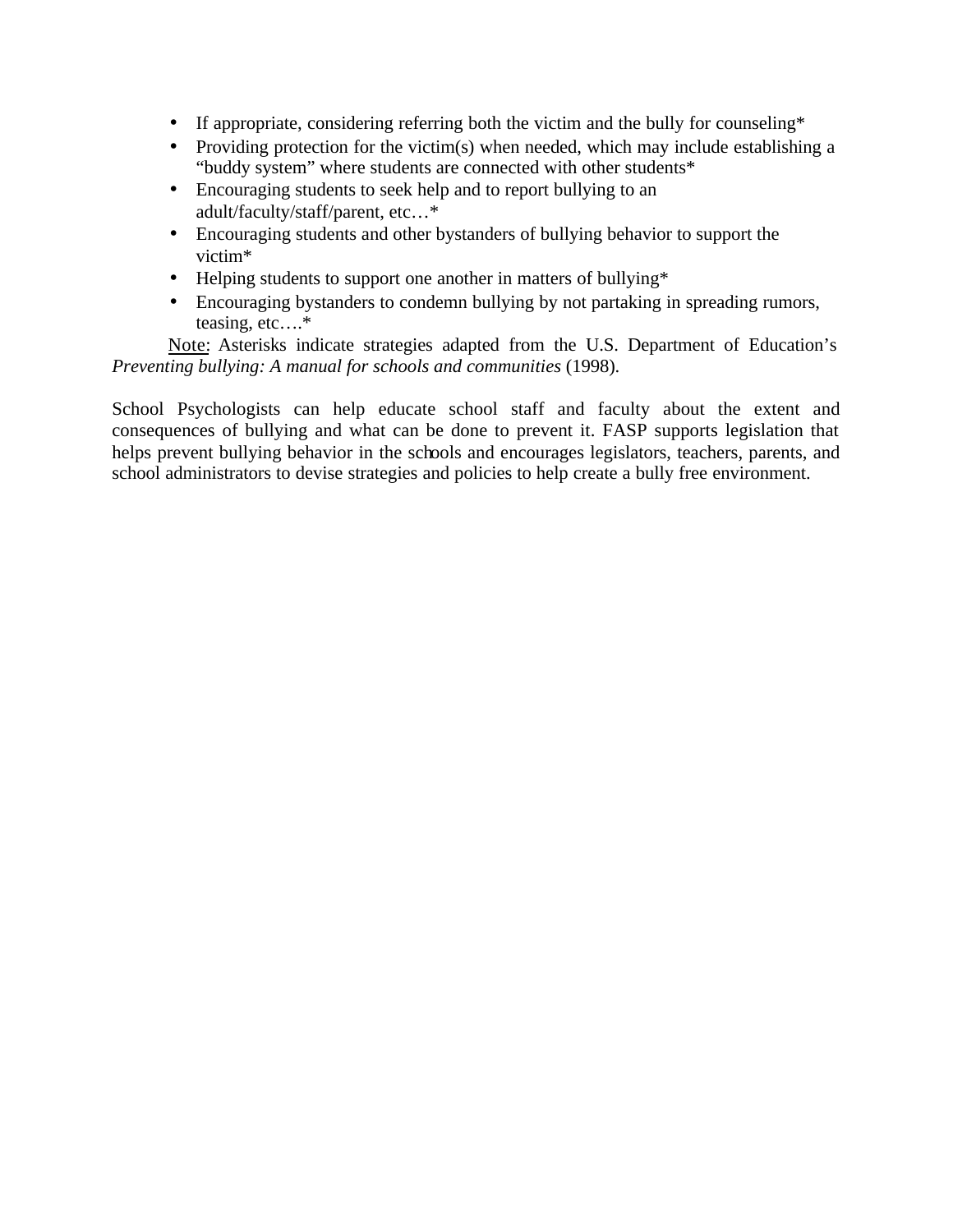#### References

- Bond, L., Carlin, J. B., Thomas, L., Rubin, K., & Patton, G. (2001). Does bullying cause emotional problems? A prospective study of young teenagers. *British Medical Journal, 323,* 480-484.
- Boulton, M. J. & Underwood, K. (1992). Bully/victim problems among middle school children. *British Journal of Educational Psychology, 62,* 73-87.
- Bully Police USA. (n.d.). Estimates of children involved in bullying state by state. Retrieved October 9, 2005, from http://www.bullypolice.org/BullyingNumbers.pdf Carney, J. V. (2000). Bullied to death: Perceptions of peer abuse and suicidal behavior during adolescence. *School Psychology International, 21,* 213-223.
- Craig, W. M. (1998). The relationship among bullying, victimization, depression, anxiety and aggression in elementary school children. *Personality and Individual Differences, 24,*  123-130.
- Dake, J. A., Price, J. H., & Telljohann, S. K. (2003). The nature and extent of bullying at school. *Journal of School Health, 73*(5), 173-180.
- Farrington, D. (1993). Understanding and preventing bullying. In M. Tonry & N. Morris (Eds.), *Crime and Justice: A Review of Research* (pp. 381-458). Chicago, IL: University of Chicago Press.
- Garett, A. G. (2003). *Bullying in american schools*. Jefferson, NC: McFarland & Co., Inc.
- Kaltiala-Heino, R., Rimpela, M., Marttunen, M., Rimpela, A., & Rantanen, P. (1999). Bullying, depression, and suicidal ideation in finnish adolescents: School survey. *Brittish Medical Journal, 319*(7206), 348-351.
- Mynard, H., Joseph, S., & Alexander, J. (2000). Peer-victimization and posttraumatic stress in adolescents. *Personality and Individual Differences, 29*, 815-821.
- Nansel, T. R., Overpeck, M., Pilla, R. S., Ruan, W. J., Simmons-Morton, B., & Scheidt, P. (2001). Bullying behaviors among us youth: Prevalence and association with psychosocial adjustment. *Journal of the American Medical Association, 25,* 2094-2100.
- Olweus, D. (1999). Norway. In P. K. Smith, Y. Morita, J. Junger-Tas, D. Olweus, R. Catalano, &

P. Slee (Eds.), *The nature of school bullying: A cross-national perspective* (pp. 28-48). London and New York: Routledge.

- Rigby, K. (1996). Preventing peer victimization in schools. In C. Sumner, M. Israel, M. O'Connell, & R. Sarre, (eds.), *International Victimology: Selected papers from the 8th international symposium* (pp. 303-310)*.* Griffith, Australia: Australian Institute of Criminology.
- Rigby, K. (1998). The relationship between reported health and involvement in bully/victim problems among male and female secondary schoolchildren. *Journal of Health Psychology, 3,* 465-476.
- Rigby, K., & Slee, P. (1999). Suicidal ideation among adolescent school children, involvement in bully-victim problems, and perceived social support. *Suicide and Life-Threatening Behavior, 29,* 119-130.
- Roland, E. (2002). Bullying, depressive symptoms and suicidal thoughts. *Educational Research, 44*(1), 55-67.
- Seals, D. & Young, J. (2003). Bullying and victimization: Prevalence and relationship to